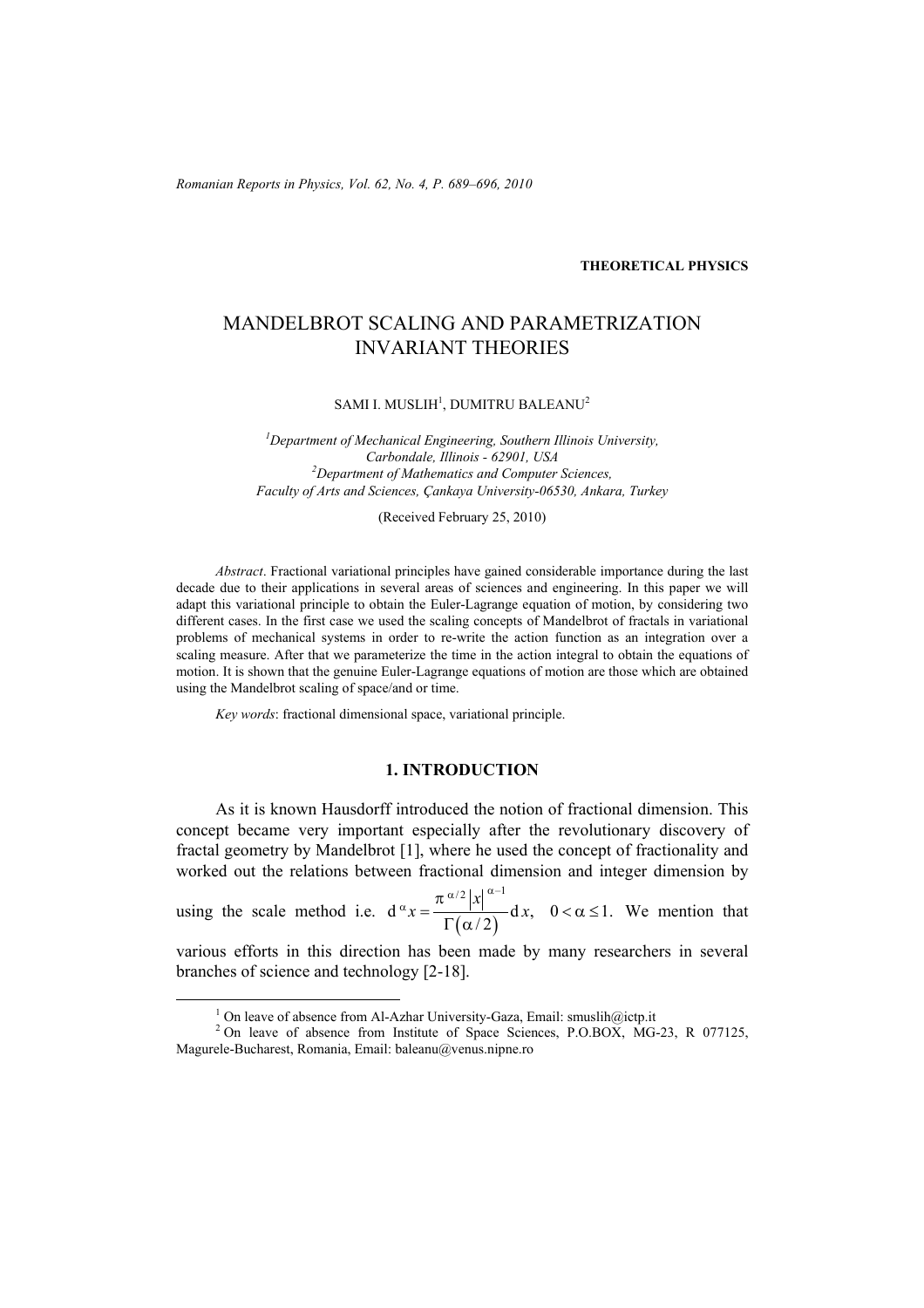Besides, there are other approaches to describe fractional dimension. These include, fractional calculus which represents a generalization of differentiation and integration to non integer order [see for example the following references 19–22] and the analytic continuation of the dimension in Gaussian integral [12, 23–25]. The later is often used in quantum field theory [24, 25], and introduced in the dimensional regularization method. The fractional calculus provide a possible calculus to deal with fractals. As a result this leads to a characteristic problem to study the fractional differentiability properties of nowhere differentiable functions, and, to investigate a possible relation of the order of differentiability with the dimension of the graph of the function.

In reference [26], we used the scaling concepts of Mandelbrot to obtain the equations of motion of mechanical systems. Such treatment needs careful when applying the scaling method. The natural question which arises here is that: In the following action function,  $S(q) = \int_a^b L(q_i(\tau), \dot{q}_i(\tau)) d\tau$ ,  $i = 1,2,...,n$ , should we scale the measure of integration  $d\tau$ ?, or should we scale, both the measure  $d\tau$  and velocities  $\dot{q}_i(\tau)$ ?. The answer is that, if use the first approach then this will coincide with Mandelbrot concepts of scaling the space-time dimensions and the Euler-Lagrange equations of motion are the genuine ones. On the other hand, if use the parameterization method, then the new equations of motion are identical with the original equations of motion and this is nothing but a change of variables.

The plan of this paper is as follows:

In section 2 we present the Euler-Lagrange equations of motion by considering both the Mandelbrot scaling method (MSM) and the parametrization of the time. In section 3 we solve two discrete systems by the two methods. In section 4 we present the Euler-Lagrange equations of motion for field systems in fractional dimensional and we give an example from fractal solids. Finally, section 5 presents the conclusions.

### 2. TIME SCALING VARIATIONAL METHOD (TSVM)

In this section we will derive the Euler-Lagrange equations of motion by considering both Mandelbrot scaling method (MSM) and the parametrization of the time. Let us consider the action function of the form

$$
S(q) = \int_{a}^{b} L(q_i(t), \dot{q}_i(t)) d\tau, \quad i = 1, 2, ..., n.
$$
 (1)

Using the scaling of time

$$
d^{\alpha}t = f(\alpha)|t|^{\alpha-1} dt, \qquad (2)
$$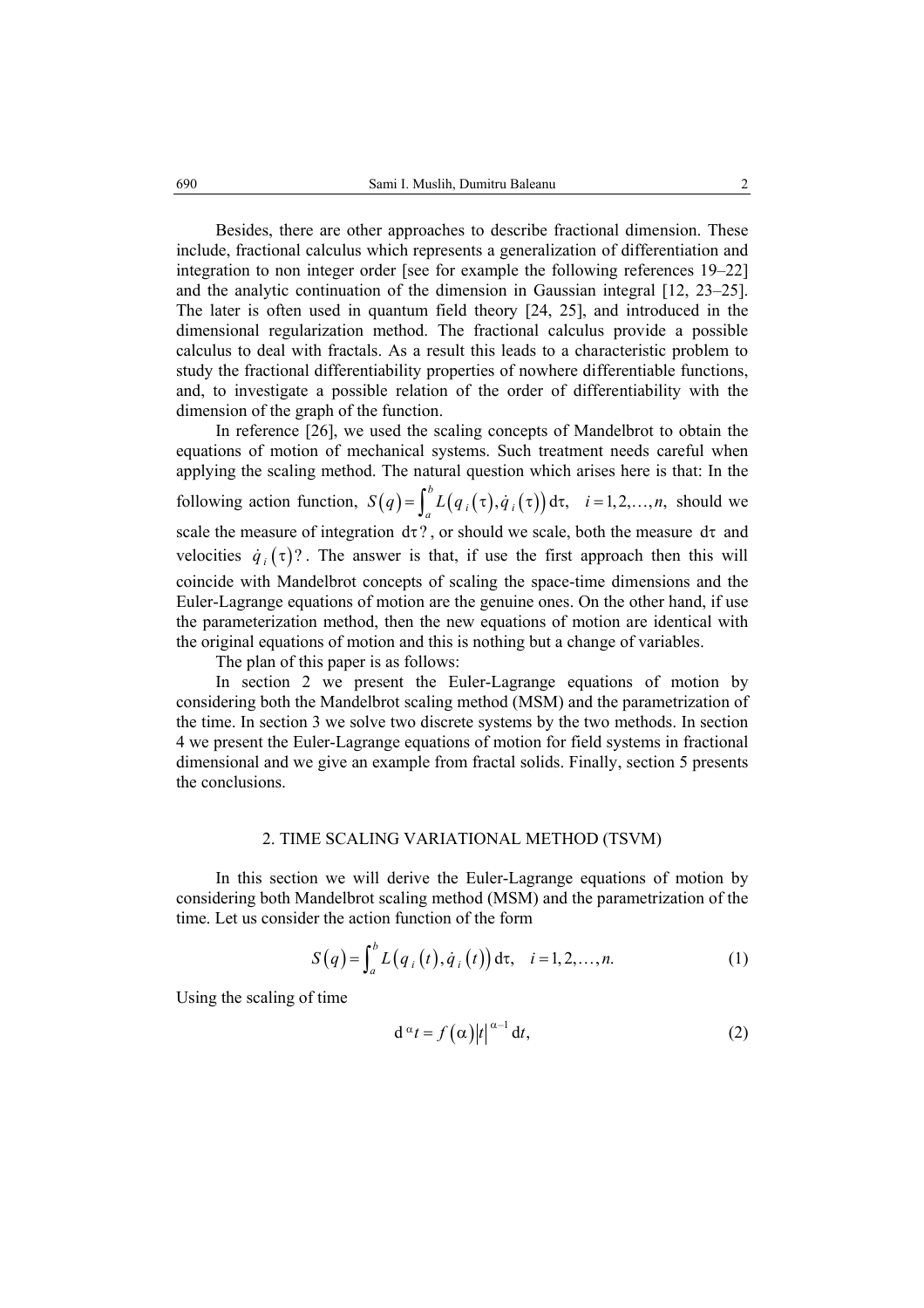where  $f(\alpha) = \frac{\pi^{\alpha/2}}{\Gamma(\alpha/2)}$  $Γ(α$ and  $0 < \alpha \leq 1$ , the fractional action function can be written

as

$$
S^{\alpha}(q) = \int_{a}^{b} L(q_i(\tau), \dot{q}_i(\tau), \tau) d^{\alpha} \tau, \quad i = 1, 2, ..., n,
$$
 (3)

where  $a < \tau < b$ . Here we note that when  $\alpha \rightarrow 1$ , the functional  $S^{\alpha}(q(t))$  is just the well known classical action function in classical mechanics.

Using the principles of calculus of variation, and after putting the variation  $\delta S^{\alpha} = 0$ , we obtain the modified classical equations of motion as

$$
\frac{\partial L}{\partial q_i} - \frac{\mathrm{d}}{\mathrm{d}\tau} \left( \frac{\partial L}{\partial \dot{q}_i} \right) - \frac{\alpha - 1}{\tau} \left( \frac{\partial L}{\partial \dot{q}_i} \right) = 0. \tag{4}
$$

Now if we parameterize the time as

$$
t \to \frac{f(\alpha)}{\alpha} \tau^{\alpha}, \tag{5}
$$

where,  $0 < \alpha \le 1$  then the action function can be written as

$$
S^{\alpha}(q) = \int_{a}^{b} L^{*}(q_{i}(\tau), \dot{q}_{i}(\tau), \tau) d^{\alpha} \tau, \quad i = 1, 2, ..., n,
$$
 (6)

where  $\dot{q}_i(t) \rightarrow \dot{q}_i(\tau) \frac{\tau^{1-\alpha}}{f(\alpha)}$  and  $L^*$  is the corresponding Lagrangian. In this case

the Euler-Lagrange equations of motion read as

$$
\frac{\partial L^*}{\partial q_i} - \frac{\mathrm{d}}{\mathrm{d}\tau} \left( \frac{\partial L^*}{\partial \dot{q}_i} \right) - \frac{\alpha - 1}{\tau} \left( \frac{\partial L^*}{\partial \dot{q}_i} \right) = 0. \tag{7}
$$

#### **3. ILLUSTRATIVE EXAMPLES**

As a first example of the TSVM discussed in previous section let us consider the following Lagrangian

$$
L = \frac{1}{2}\dot{x}^2(t). \tag{8}
$$

Using the MSM, the fractional action function is given by

$$
S^{\alpha}(x) = \int_{a}^{b} \left[ \frac{1}{2} \dot{x}^{2}(\tau) \right] d^{\alpha} \tau,
$$
 (9)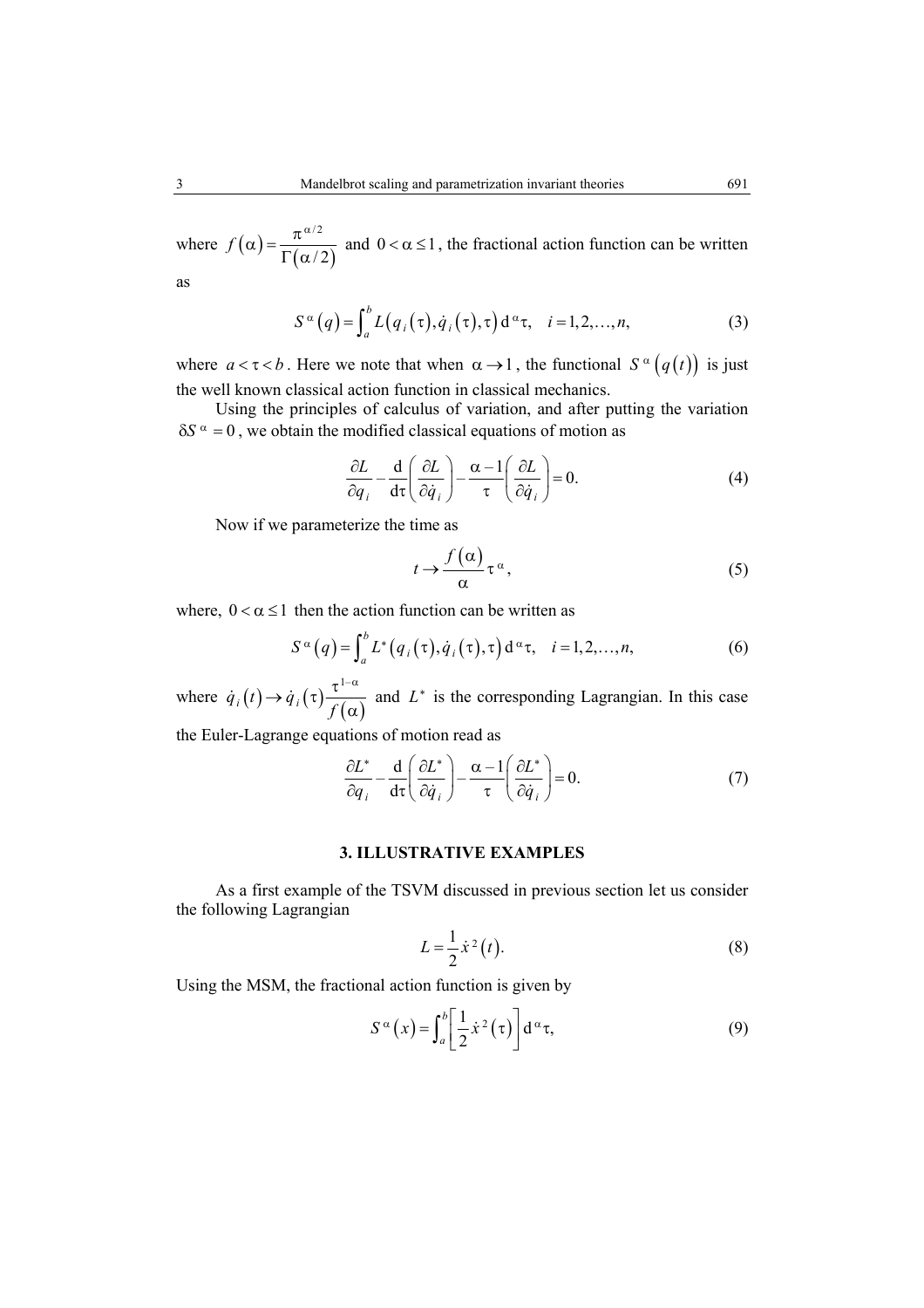$$
\tau^2 \ddot{x} + (\alpha - 1)\dot{x} = 0. \tag{10}
$$

Eq. (10) has the following solution

$$
x(\tau) = c\tau^{2-\alpha},\tag{11}
$$

where  $c$  is a constant. Now parameterize the time, then the action function is given by

$$
S^{\alpha}(x) = \int_{a}^{b} \left[ \frac{1}{2} \tau^{2-\alpha} \frac{\dot{x}^{2}(\tau)}{f^{2}(\alpha)} \right] d^{\alpha} \tau.
$$
 (12)

The Euler-Lagrange equations of motion is obtained as

$$
\tau^2 \ddot{x} + (1 - \alpha) \dot{x} = 0. \tag{13}
$$

Eq. (13) has the following solution

$$
x(\tau) = c\tau^{\alpha},\tag{14}
$$

It is obvious that this solution is nothing but the solution of a free particle if we use the change of variable  $t \to \frac{f(\alpha)}{\alpha} \tau^{\alpha}$ .

As a second example, let us consider a simple pendulum of length *l* attached to the circumference of a body of negligible radius and mass *m*. The Lagrangian for this system is given as

$$
L = \frac{1}{2} \dot{\theta}^2 - \frac{1}{2} mgl\theta^2.
$$
 (15)

Here  $\theta$  denotes the angular coordinate. Using the Mandelbrot scaling method and its variational principle, the Euler-Lagrange equation of motion is calculated as

$$
\ddot{\theta} + \frac{(\alpha - 1)}{\tau} \theta + mgl\theta = 0.
$$
 (16)

The solution of Eq. (16) is given by

$$
\theta(\tau) = C_1(\tau)^{1-\frac{\alpha}{2}} J\left(\frac{\alpha}{2} - 1, \sqrt{mg/\tau}\right) + C_2(\tau)^{1-\frac{\alpha}{2}} Y\left(\frac{\alpha}{2} - 1, \sqrt{mg/\tau}\right),\tag{17}
$$

where *J* and *Y* are the modified Bessel functions of the first and second kind respectively. Now if we parameterize the time, then the modified Lagrangian is given as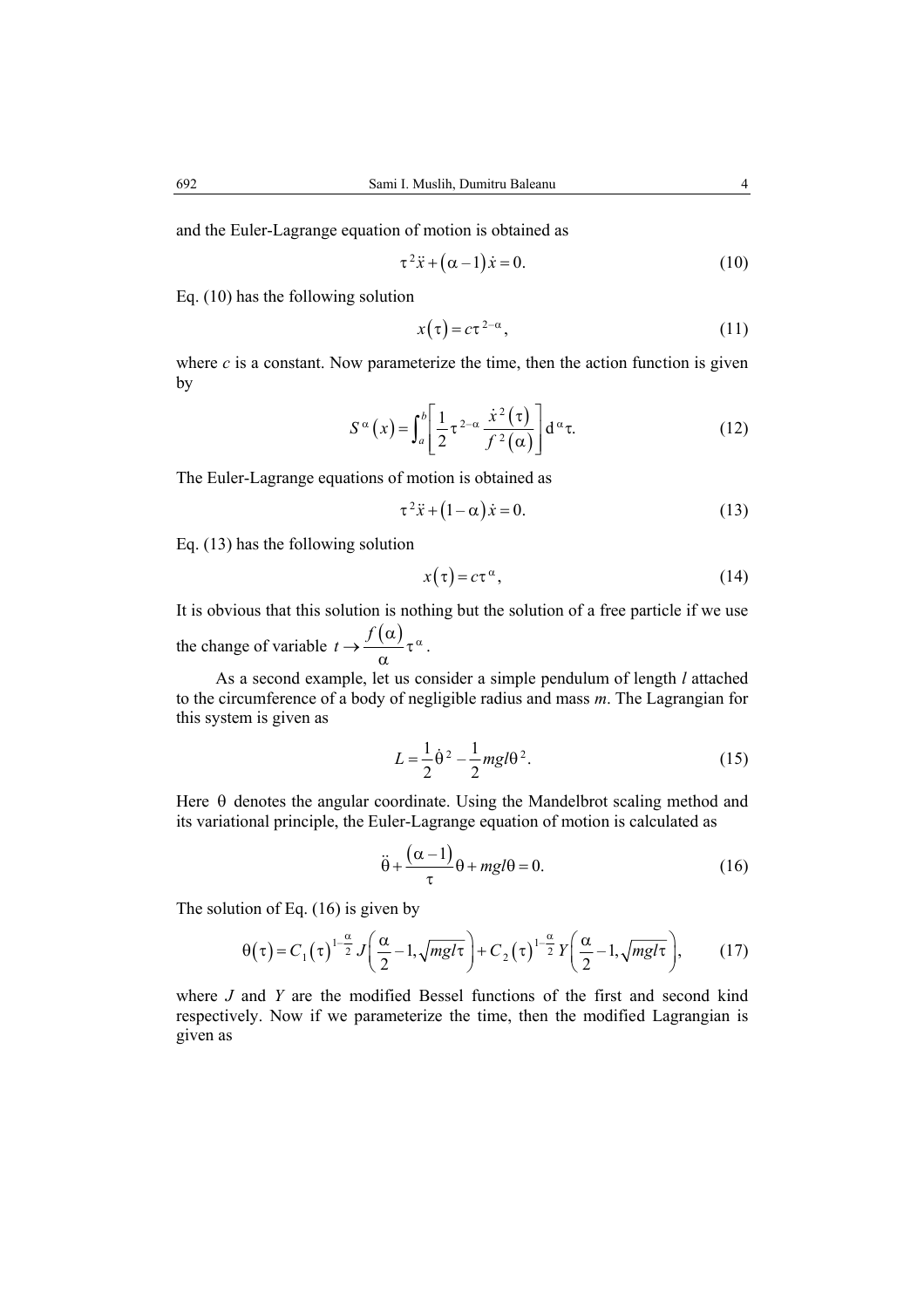$$
L^* = \frac{1}{2f^2(\alpha)} \dot{\theta}^2 \tau^{2-2\alpha} - \frac{1}{2} mgl\theta^2.
$$
 (18)

The Euler-Lagrange equations of motion is obtained as

$$
\tau^2 \ddot{\theta} + (1 - \alpha) \tau \dot{\theta} + \omega_\alpha^2 \theta \tau^{2\alpha} = 0, \qquad (19)
$$

where  $\omega_{\alpha} = \frac{1}{2} \sqrt{\frac{gf(\alpha)}{g(\alpha)}}$  $\alpha$   $\alpha$   $\sqrt{\frac{l}{l}}$ α  $\omega_{\alpha} =$ α . The solution of Eq. (19) is calculated as

$$
\Theta(\tau) = A\cos(\tau^{\alpha}\omega_{\alpha}).
$$
\n(20)

If we use the change of variables  $t \rightarrow \frac{f(\alpha)}{\tau^{\alpha}}$ α , then the solution (20) is simply the standard simple pendulum solution as

$$
\Theta(t) = A\cos(\omega_1 t). \tag{21}
$$

## **4. EULER-LAGRANGE EQUATIONS OF MOTION FOR FIELD SYSTEMS IN FRACTIONAL DIMENSIONAL SPACE**

The possible extension for the above TSVM can be generalized for field systems. A covariant form of the action would involve a Lagrangian density  $\mathcal L$  via  $S = \int_{\partial \Omega'} \mathcal{L} d^{D+1} x = \int \mathcal{L} d^D x dt$ , where  $\partial \Omega'$  is the boundary for all coordinates. The Lagrangian density  $\mathcal L$  is defined as,  $\mathcal L = \mathcal L(\phi, \partial_\mu \phi)$  and with  $L = \int \mathcal L d^D x$ . The corresponding covariant Euler-Lagrange equations are

$$
\frac{\partial \mathcal{L}}{\partial \phi} - \partial_{\mu} \frac{\partial \mathcal{L}}{\partial (\partial_{\mu} \phi)} = 0, \tag{22}
$$

where  $\phi$  is the field variable and  $\partial_{\mu}$  is space and time derivative.

For non-integer space-time coordinates, the action function for *N* degrees of freedom is

$$
S = \int_{\partial \Omega'} d^{D_t} t d^{D_s} x \mathcal{L} (\phi, \partial_\mu \phi),
$$
  
= 
$$
\int d^{\alpha t} t \int \prod_{i=1}^N d^{\alpha_i} x_i \mathcal{L} (\phi, \partial_\mu \phi),
$$
 (23)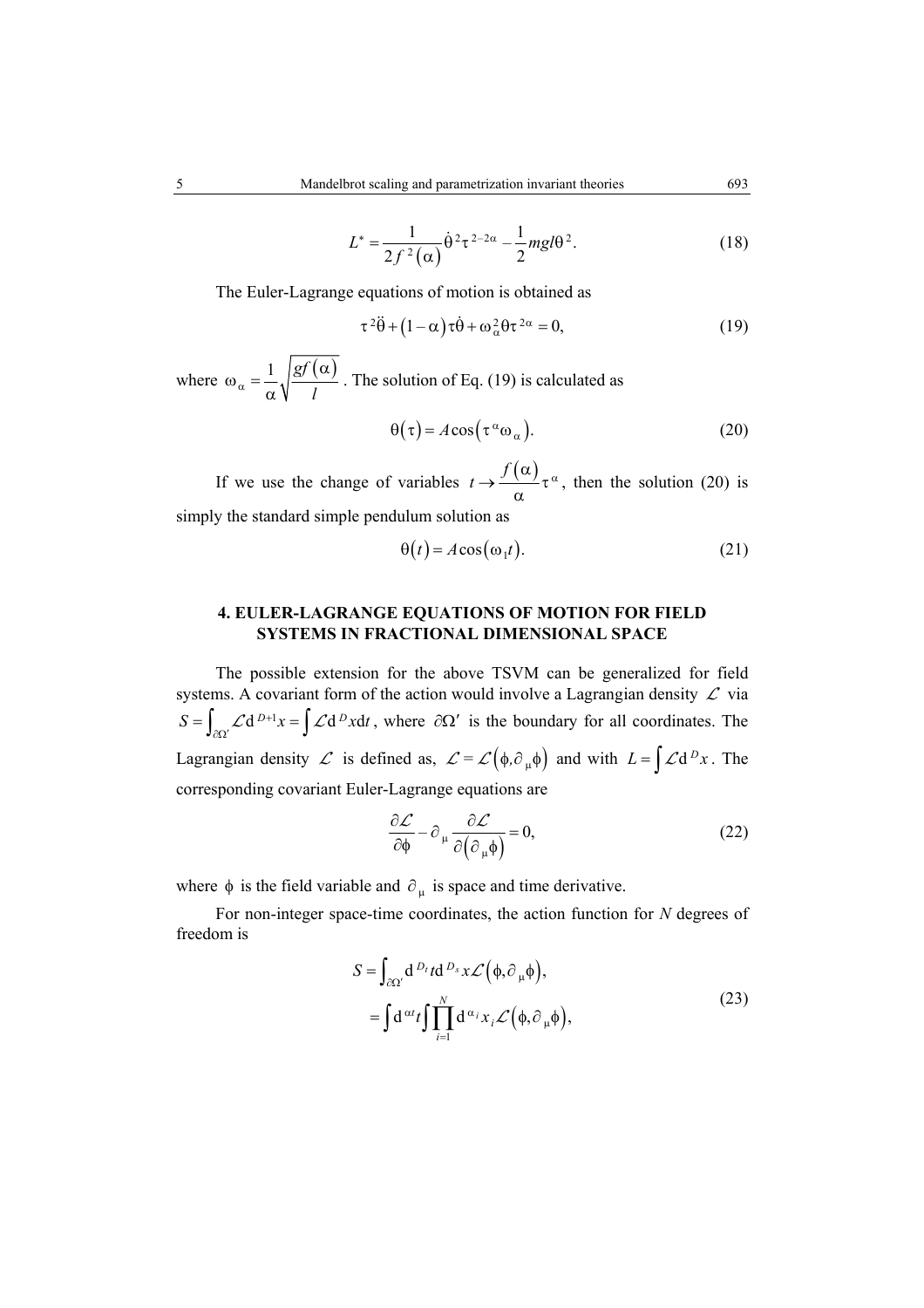where,  $\phi$  and  $\partial_{\mu} \phi$  are functions of  $(t, x^1, ..., x^N)$  and  $\partial_{\mu} = \left(\frac{\partial}{\partial t}, \frac{\partial}{\partial x^2}\right)$ , with *i* is

running from 1 to *N* and the fractional volume element  $d^D x$  and the fractional line element are given respectively as [1, 27]

$$
d^{D_s}x = \prod_i d^{\alpha_i}x_i, \qquad (24)
$$

$$
d^{\alpha_i}x_i = \frac{\pi^{\alpha_i/2} |x|^{\alpha_i - 1}}{\Gamma(\alpha_i/2)} dx_i,
$$
 (25)

and 1 *N*  $s = \sum \alpha_i$ *i D*  $=\sum_{i=1}^{\infty} \alpha_i$ ,  $D_t = \alpha_t$ . In this paper we will consider the limits of  $\alpha_{\mu} = (\alpha_{I}, \alpha_{I})$  as  $0 < \alpha_{\mu} \leq 1$ , such that  $0 < D \leq N + 1$ . We set  $\delta S = 0$ , it follows that the Euler-Lagrange equations of motion in non-integer dimensions is given by [28]

$$
\frac{\partial \mathcal{L}(\phi, \partial_{\mu}\phi)}{\partial \phi} - \partial_{\mu} \frac{\partial \mathcal{L}(\phi, \partial_{\mu}\phi)}{\partial (\partial_{\mu}\phi)} - (\alpha_{\mu\nu} - \delta_{\mu\nu})(x^{(-1)})^{\nu} \frac{\partial \mathcal{L}(\phi, \partial_{\mu}\phi)}{\partial (\partial_{\mu}\phi)} = 0, \quad (26)
$$

with  $\delta_{uv}$  is a diagonal unit matrix,  $(x^{-1}) = \text{column} (t^{-1}, (x^{-1}), ..., (x^{-N}))$ , and  $\alpha_{uv}$  are the diagonal elements of a matrix which include both time and spatial dimensions  $(\alpha =$  dimension  $(\alpha_1, \alpha_1, \dots \alpha_N)$ , the spatial dimension of the system is specified by  $D_s = Tr(\alpha) - \alpha_t$ .

An important point to be specified here is that we scale only the measure of integration  $d^D x$ , without making any change of variable, in the covariant components  $(x^{\mu}, \partial_{\mu}x^{\mu})$ .

To clarify the situation, let us solve the fractal porous media, in order to obtain the fractional wave equation. The Lagrangian density for a linear elastic homogenous fractal solids under small motion and zero external loads as [29].

$$
\mathcal{L} = \frac{1}{2} \rho \dot{u}^2 - \frac{1}{2} E \epsilon^2, \qquad (27)
$$

where the strain  $\epsilon$  is defined as  $\epsilon = \frac{\partial u}{\partial x} = u_{xx}$  $\epsilon = \frac{\partial u}{\partial x} = u_{,x}$ . According to MSM, the Euler-Lagrange equations (26), gives the wave equation as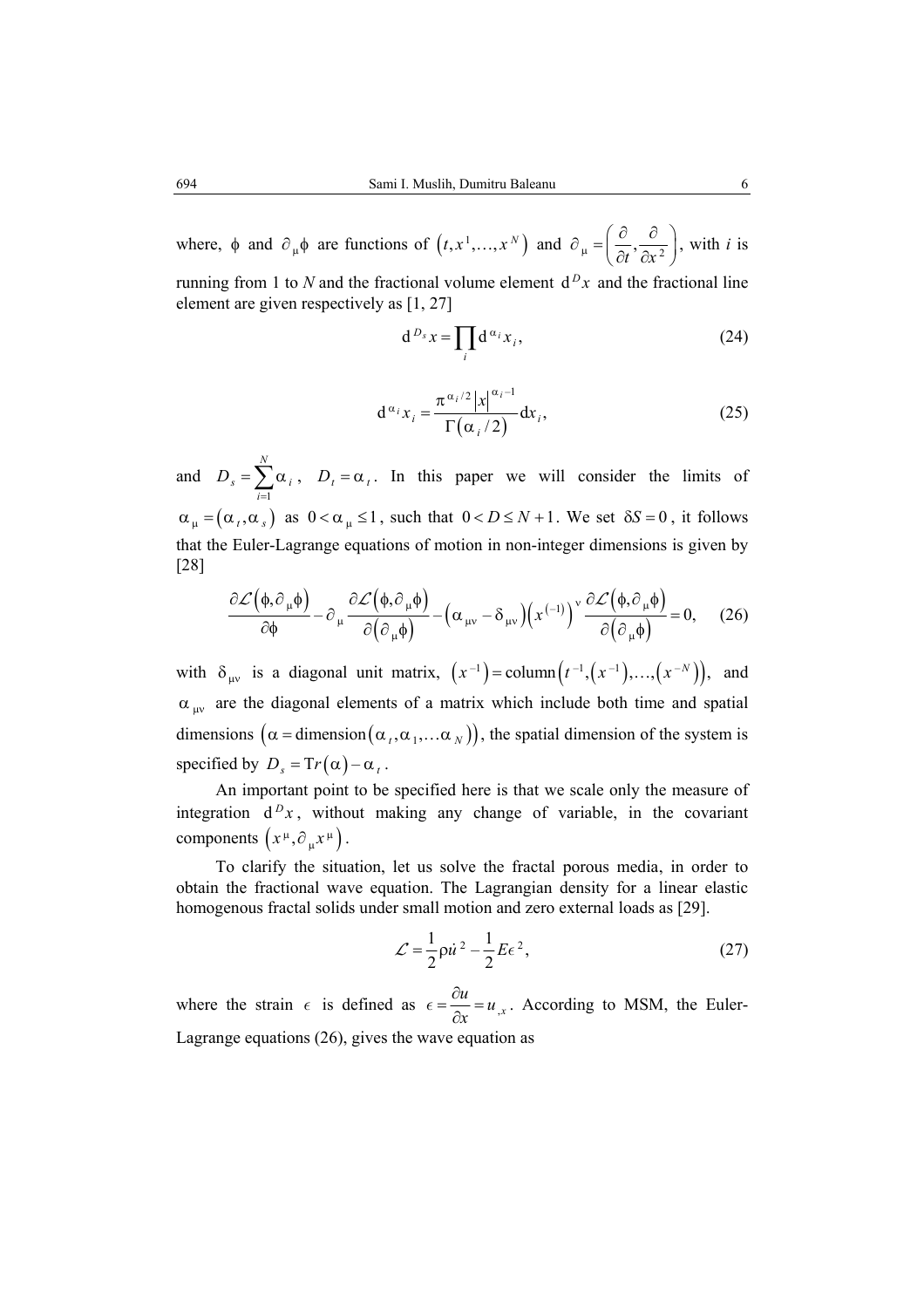$$
\rho \ddot{u} - E \frac{(\alpha - 1)}{x} u_{,x} - E u_{,xx} = 0. \tag{28}
$$

This result is in a complete agreement with the result obtained by Tarasov [8, 9]. On the other hand, if we use the analogy of parametrization as discussed previously with the following change of variables  $x \rightarrow f(\alpha) x^{\alpha}$ α , we obtain the equation of motion as

$$
\rho c_1 \ddot{u} - E(c_1^{-1} u_{,x})_{,x} = 0, \tag{29}
$$

where  $c_1 = f(\alpha) x^{\alpha-1}$ . This is nothing but the original equation of motion  $\varphi u - Eu_{,xx} = 0$ , with the change of variables  $x \to \frac{f(\alpha)}{g} x^{\alpha}$ α . Similar results for equation (29) are obtained in reference [29].

#### **5. CONCLUSIONS**

In this paper, we considered the action function using first, the concepts of Mandelbrot [13] and then parameterizing the time. It is shown that one should care when applying Mandelbrot scaling method, and the action function should be an integral over the measure of scaling quantities. The action function is obtained as an integration over fractional space-time dimensions, which gives the genuine equations of motion. Illustrative examples were solved in detail.

*Acknowledgments*. One of the authors (S.M.) would like to sincerely thank the Institute of International Education, New York, NY, and the Department of Mechanical Engineering and Energy Processes (MEEP) and the Dean of Graduate Studies at Southern Illinois University, Carbondale (SIUC), IL, for providing him the financial support and the necessary facilities during his stay at SIUC. Also he would like to thank the Deanship of Graduate studies at Al-Azhar University-Gaza for support.

#### **REFERENCES**

- 1. B. Mandelbrot, *The Fractal Geometry of Nature*, W.H. Freeman, New York, 1983.
- 2. *Fractals in Physics*, Proceedings of the VI Trieste International Symposium on Fractal Physics, ICTP, Trieste, Italy, July 9-12, 1983.
- 3. A. Carpinteri and F. Mainardi (Eds.), *Fractals and Fractional Calculus in Continum Mechanics*, Springer, New York, 1997.
- 4. G. M. Zaslavsky, Phys. Rep., **37**, 461 (2002).
- 5. S. Muslih and D. Baleanu, Nonlin. Anal: Real World Appl., **8**,198 (2007).
- 6 S. Muslih, O. Agrawal and D. Baleanu, J. Phys. A.:Math.Gen., **43**, Article Number: 055203 (2010).